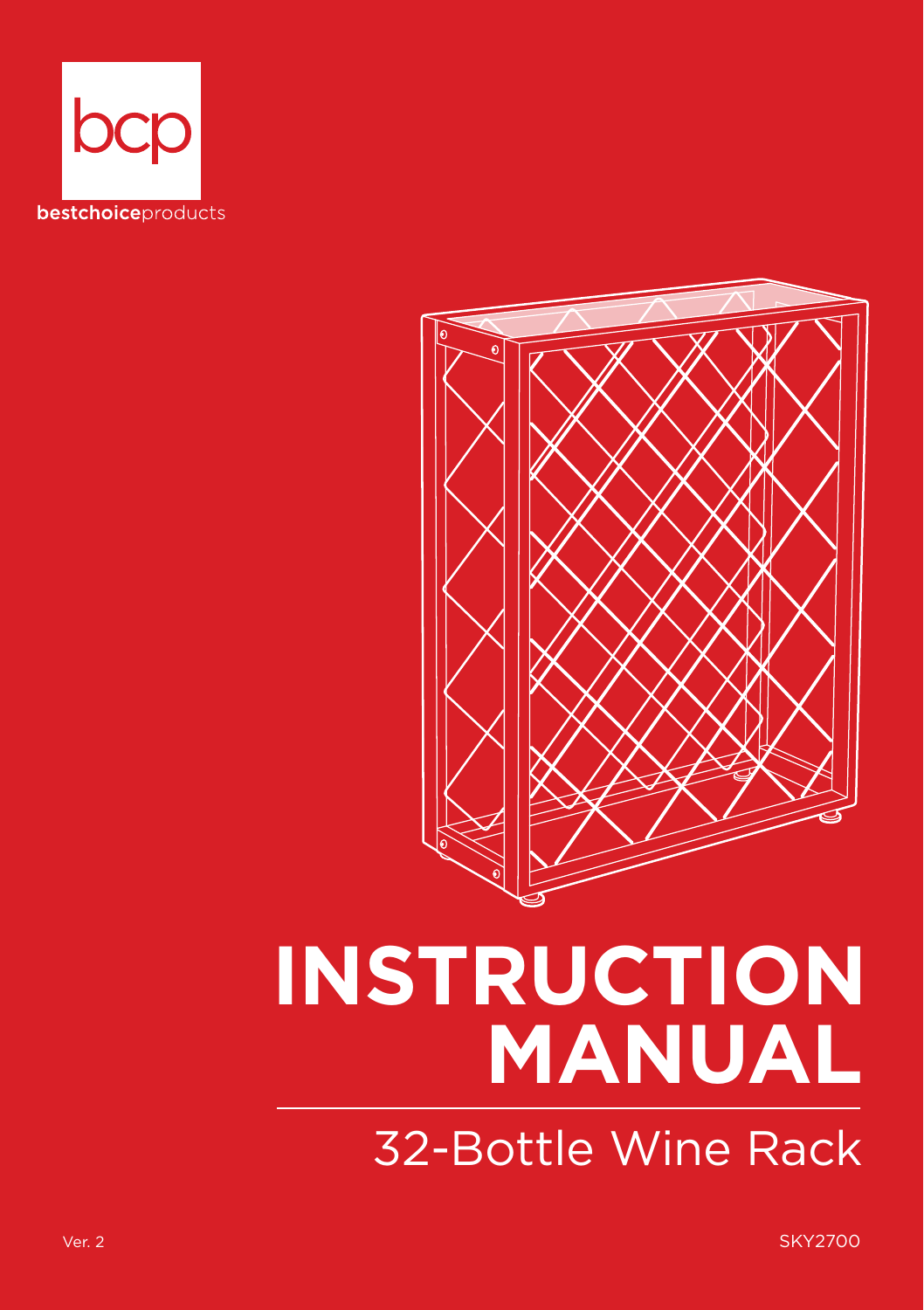**NOTICE** Please retain these instructions for future reference.

- Firmly secure all bolts, screws, and knobs before use.
- Reconfirm that all bolts, screws, and knobs are secure every 90 days.
- If any parts are missing, broken, damaged, or worn, stop using this item until repairs are made and/or replacement parts are installed.
- Do not use this item in a way inconsistent with the manufacturer's instructions as this could void the product warranty.







**PARTS**

O.

8 PCS



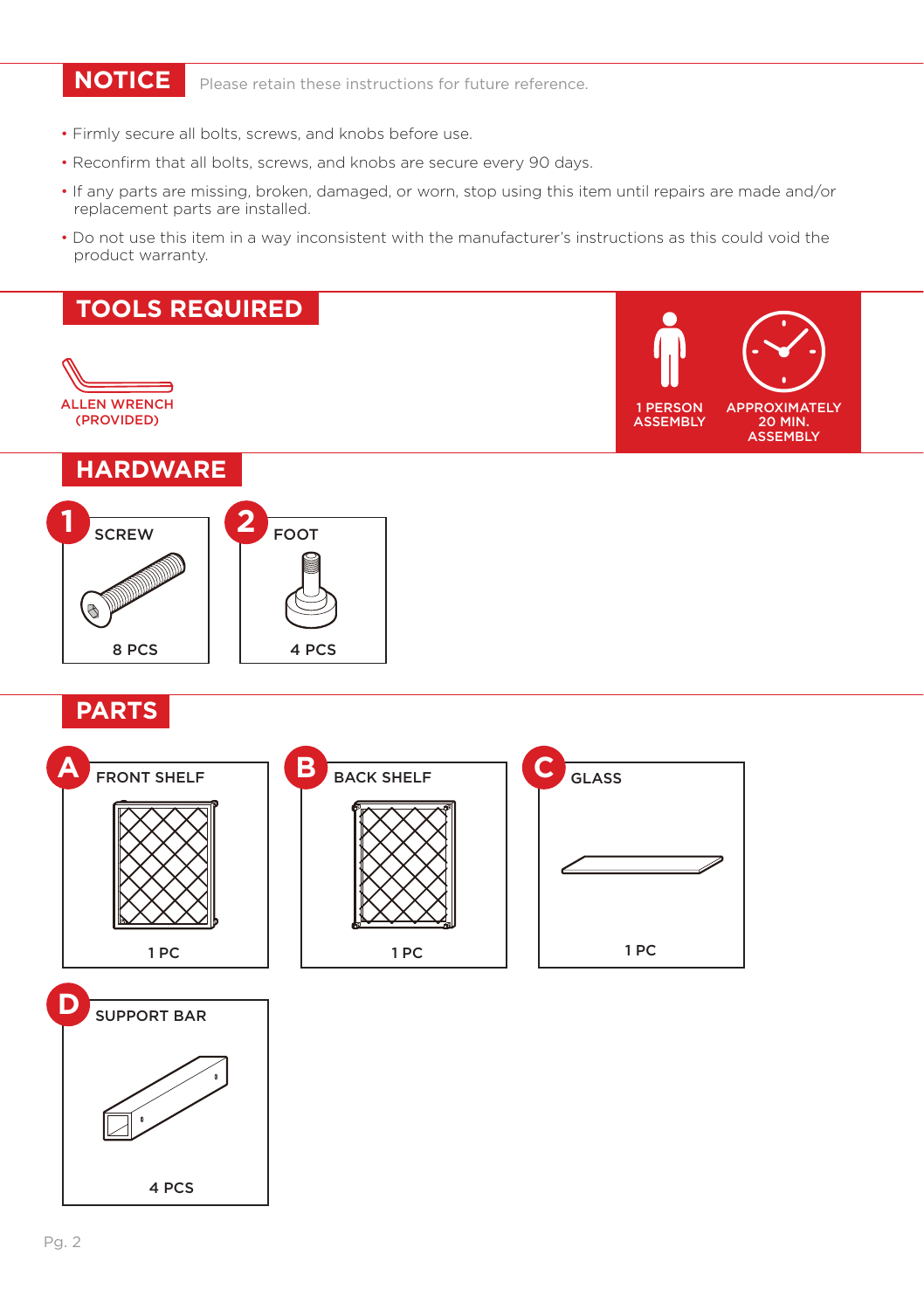### **PRODUCT ASSEMBLY**



Attach the part A front shelf to the part B back shelf with four part D support bars and eight part 1 screws, two screws per support bar.



Screw four part 2 feet onto the legs. Place the part C glass on top.